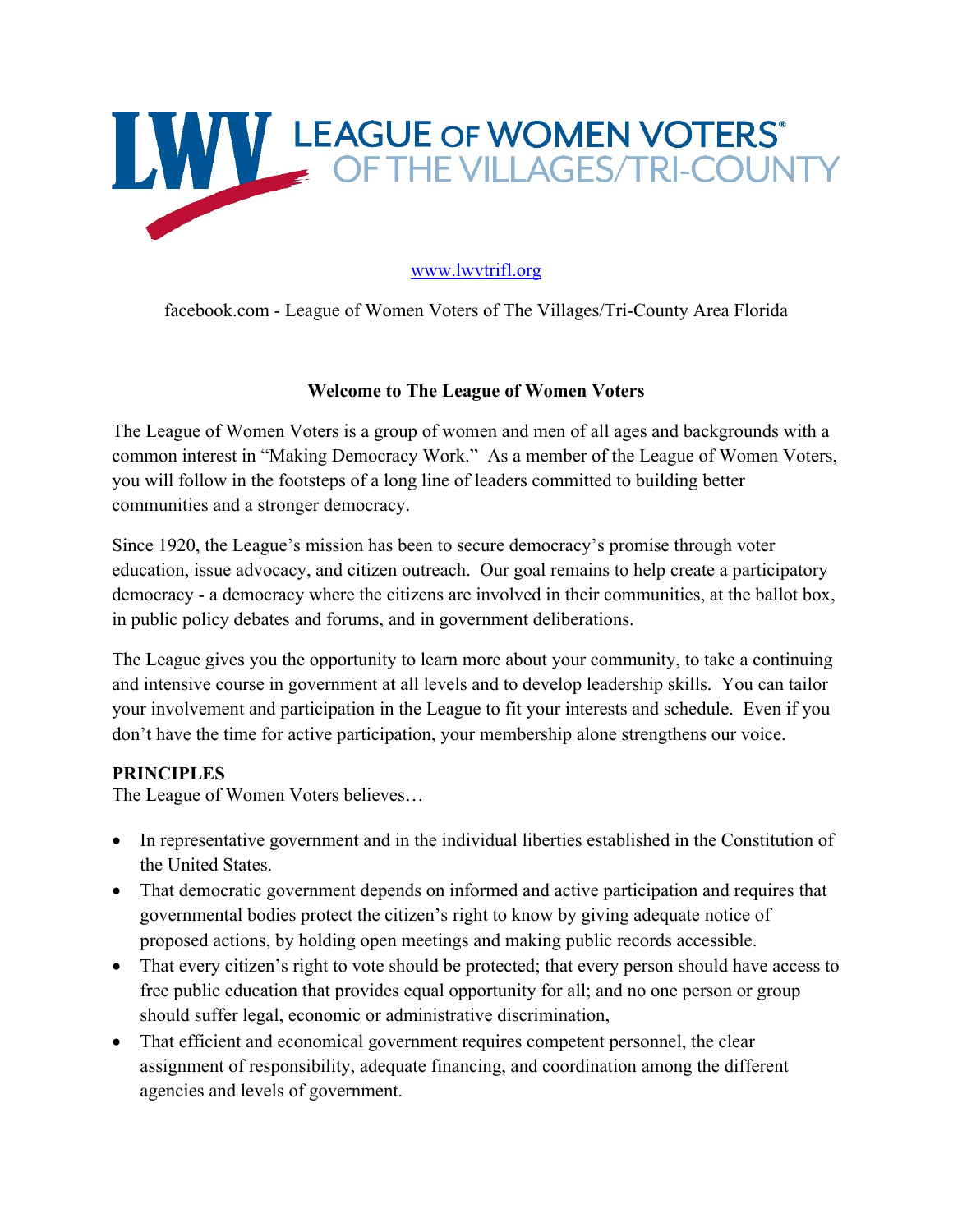- That responsible government should be responsible to the will of the people; that government should maintain an equitable and flexible system of taxation, promote the conservation of natural resources in the public interest, share in the solution of economic and social problems that affect the general welfare, promote a sound economy and adopt domestic policies that facilitate the solution of international problems.
- That cooperation with other nations is essential in the search for solutions to world problems, and that the development of international organization and international law is imperative in the promotion of world peace.

## **A Brief History of the League**

The League of Women Voters was founded by Carrie Chapman Catt in 1920 at the last convention of the National American Suffrage Association held six months prior to the passage of the 19<sup>th</sup> amendment to the U.S. Constitution granting women the right to vote.

The National League began as a "mighty political experiment" designed to help 20 million women carry out their new responsibilities as voters. From the beginning, the League has been a grassroots organization that believes that citizens should play a critical role in shaping public policy. It was then, as now, a nonpartisan organization, neither supporting nor opposing candidates of political parties at any level of government. Its basic purposes are to make democracy work for all citizens through voter education and to influence public policy through advocacy.

The League of Women Voters of Florida was organized in the spring of 1939 by women forming Leagues in Winter Haven, Winter Park-Orlando, and St. Petersburg. They needed three local Leagues and a membership of 100 for Florida to become the 34<sup>th</sup> state League. This was accomplished on Tuesday, October 29, 1939, and the Florida Non-Partisan League of Women Voters was formed. It was renamed the League of Women Voters of Florida in 1947. Over the years, the League in Florida has continued its ambitious course, studying and advocating for issues from education, natural resource protection, to voting rights and voting district reform. The League issues Voter Guides to inform citizens on state races and ballot amendments.

The League of Women Voters of The Villages/Tri-County Area was established in 2005 with membership open to women and men in Lake, Marion, and Sumter Counties who support the principles of the League. In addition to its monthly meetings, the League holds candidate forums, publishes and electronic voter's guide during the election season and speaks on issues to interested groups. The League studies issues that not only affect citizens on the local level but also the state and national levels.

## **The Basics**

## **Mission**

The League of Women Voters, a nonpartisan political organization, encourages informed and active participation in government, works to increase understand of major public policy issues and influences public policy through education and advocacy.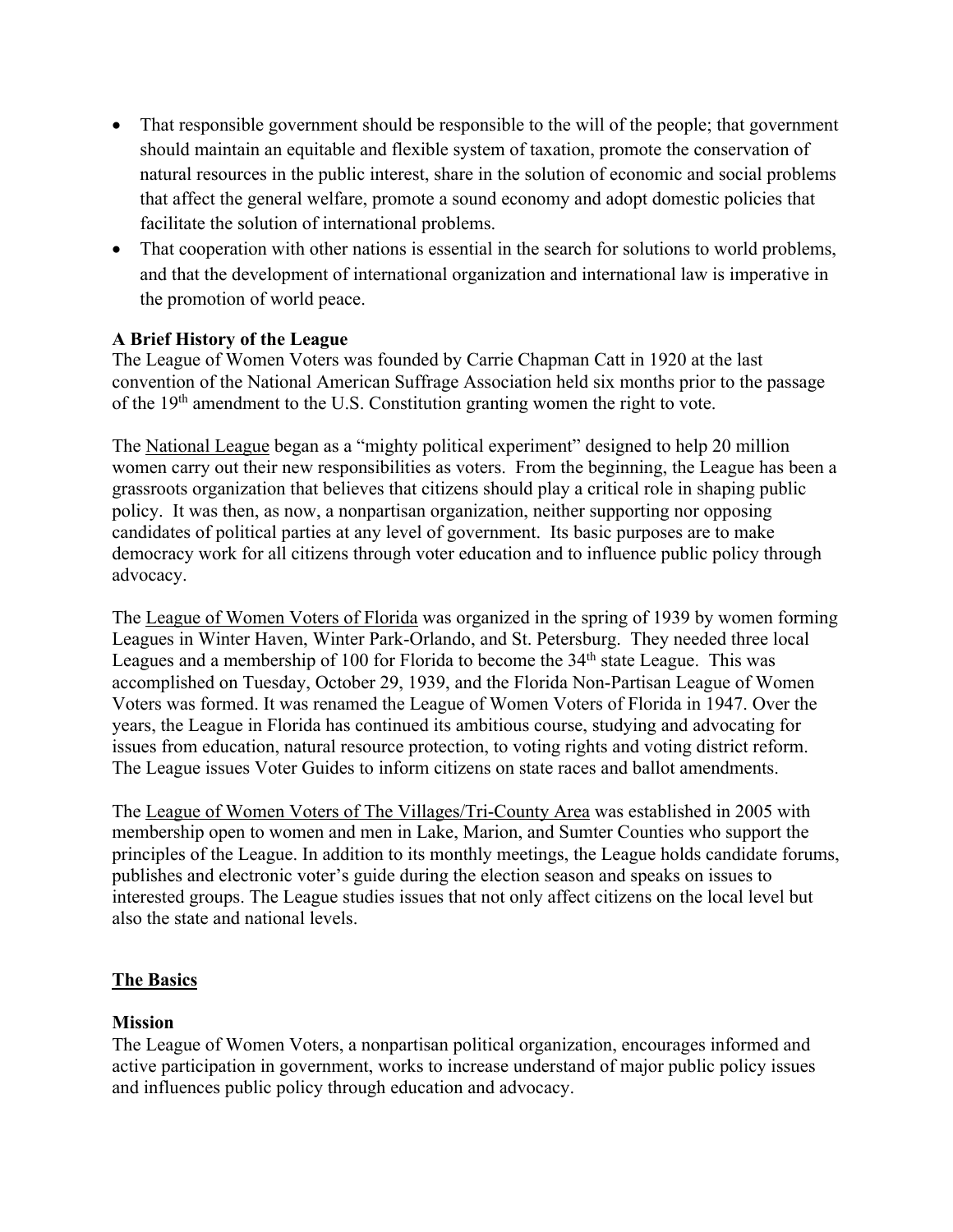### **Nonpartisan Political Policy**

The League never supports or opposes any political party or candidate for political office. The League does encourage its members, as individuals, to take part fully in the electoral process. However, some restrictions apply to board members, officers and public advocates in order to protect the League's nonpartisan public image. Those restrictions are determined by interpretation of the local partisanship policy.

### **The Work of the League**

The substantive work of the League divides itself into two general categories:

- Voter Service and Education
- Program and Action

In our Voter Service and Education roles, the League provides scrupulously neutral information on candidates and the electoral process. In Program and Action, the League advocates for changes in law and governmental policy based on study and consensus by the membership.

### **Voter Service**

League members have long been helping citizens to register to vote in workplaces, schools and other locations. The League successfully supported the "Motor Voter" registration law and advocated for online voter registration. In addition, local Leagues encourage voter turnout by providing reminders to vote and information on how to vote by mail.

Many local and state Leagues provide voter guides with information about the candidates and answers to questionnaires from the candidates. These may be printed in statewide and local newspapers, or, more often, presented online on local League websites or through the online platform from LWVUS, VOTE411. For many contested elections, local Leagues organize candidate events, debates, or forums.

### **Voter Education**

Because it does not support or oppose candidates or political parties, the League is known as a trusted source of fair and impartial information on many issues. At the beginning of a new study or to call attention to a timely issue that the League has previously studied, local and states Leagues may present public forums featuring differing viewpoints. A frequent topic of these presentations are the constitutional amendments featured on the ballot in Florida.

The League publishes information and offers training on how to lobby public officials at all levels of government, run for office, moderate a forum and convene a meeting.

### **Program and Action**

"Program" refers to specific activities that the League engages in on governmental issues. These are supported by the specific policies and position statements on which the League can take action. At each level – local, state and national – program must be consistent with the League's principles which illustrate the breadth and variety of League concerns about government structure, social policy, fiscal policy, natural resources and international relations.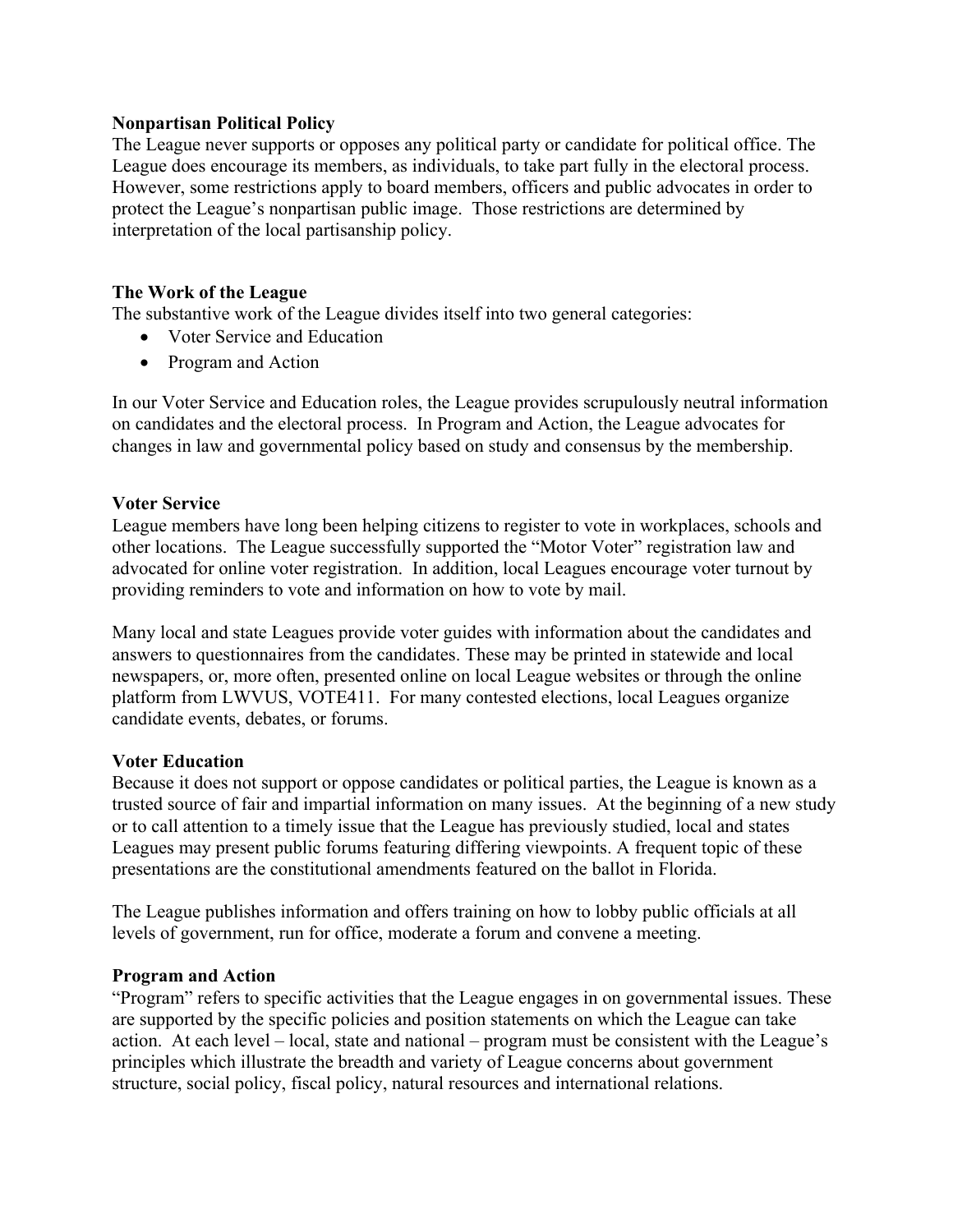Specifics of the state League (LWVF) program and positions are available in "Study and Action" on the League's website www.lwvfl.org. The national (LWVUS) program and positions, "Impact on Issues" is online at www.lwv.org.

### **Program Planning**

The League is unique in its grassroots approach to planning and adopting program where issues to be studied are proposed and decided on from the grassroots up.

At program planning meetings, members consider what parts of the existing local, state or national program need special attention and what new issues, if any, should be studied. Recommendations for issues to be restudied and new programs are forwarded to the board of the League at the appropriate level. A local League's annual meeting and the state and national conventions use these recommendations to help decide what parts of the existing program need special emphasis and whether to begin a new study.

The program concerns of local Leagues vary. Some Leagues do little in the way of local study and action, while others have an extensive catalogue of positions, often concerned with local development, public schools and community services.

### **Study and Adoption of Program**

When League members at an annual meeting or convention decide on a study or re-study, local and state boards appoint a chair of a study committee. Taking part in a study is an excellent way for new members to become familiar and involved with the League.

The committee is responsible for developing reliable and balanced information to be presented to the membership at a discussion meeting (or meetings). "Consensus" questions are used to focus discussion and encourage attending members to come to agreement. The responses to these questions are compiled by either the local, state or national League and, if there is substantial agreement, a new or modified position is added to the program at that level. The issue is not voted up or down, the task is to try to reach the core or "sense" of the group's conclusion.

"Concurrence" is another method sometimes used to adopt a new position. In this process, members of a local League or delegates to a convention are asked to concur with a position statement. They are provided with the same kind of thorough and unbiased information as when using the consensus process. But instead of responding to consensus questions, the membership or delegates are asked to agree on a position statement that has already been formulated. Often these are positions arrived at through study and consensus by another League.

Once positions are adopted and are part of the League program, they are re-endorsed regularly. Local positions are voted on at annual meeting; state and national positions are voted on at the respective convention. National positions apply at all levels; state positions may be used at both a state and local levels; and action on local positions is confined to local communities.

LWV of The Villages/Tri-County Area recently completed a four-year study of Florida's Voluntary Pre-Kindergarten program. After reaching consensus at the local level, study findings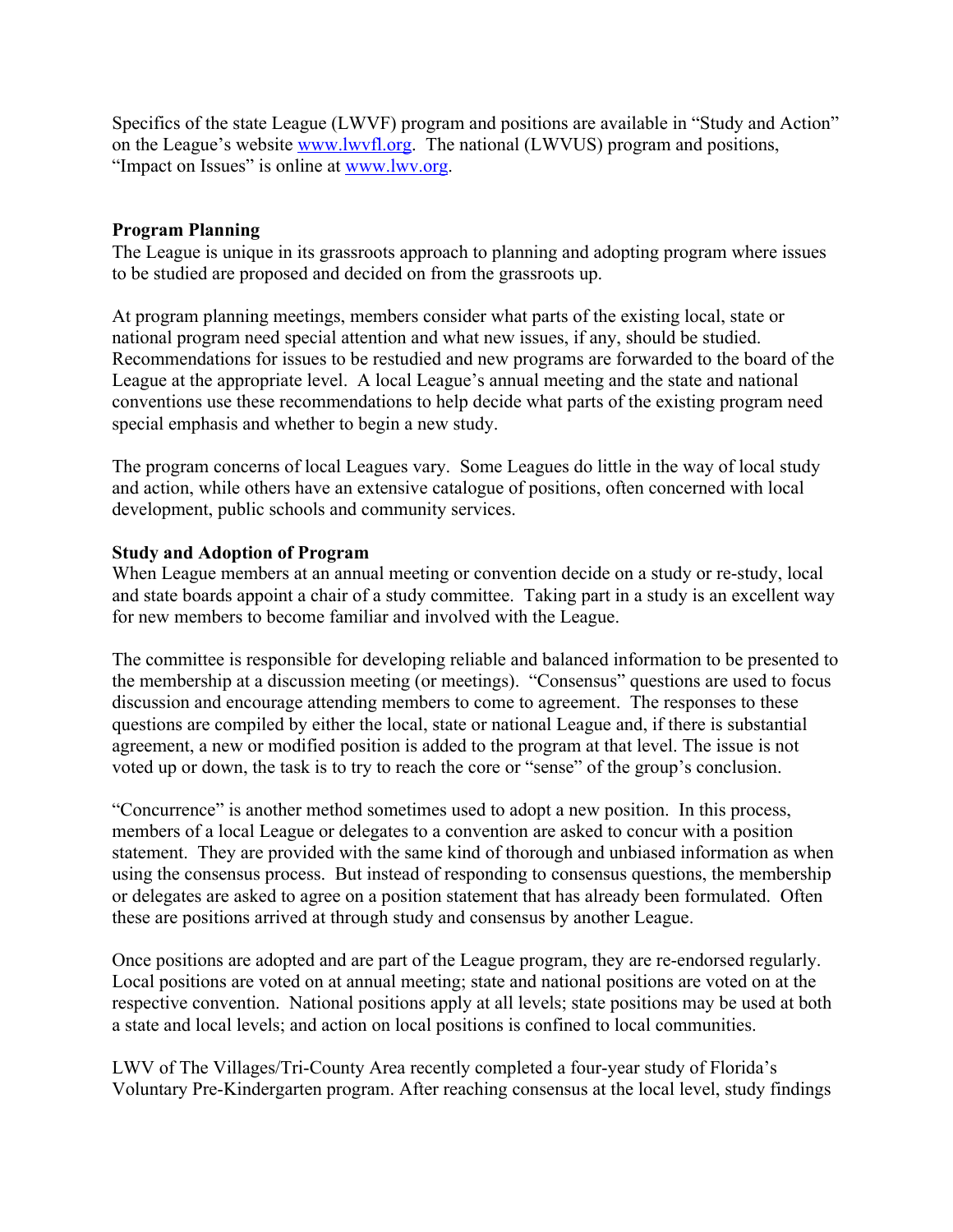were forwarded to the state league resulting in new language being adopted in the LWVFL program.

## **Action**

The whole purpose of program development is to be able to take action on issues of concern. Although League issues are governmental, action need not be confined to lobbying elected officials. Action can be a public relations effort to persuade citizens to recycle, for example, or to conserve water. Here are some examples of the ways the League may take action:

- Lobbying for changes in a law, letter writing, email and telephone campaigns to legislators or other policy makers, drafting new laws and local ordinances
- Testifying at hearings
- Publishing and distributing persuasive and pertinent materials
- Participating in public forums or local cable TV programs
- Organizing letters-to-the-editor campaigns
- Working in coalition with other organizations
- Litigating constitutional concerns
- Monitoring and observing governmental bodies

Since there is always more to do than can ever be done, it is important to prioritize and strategize. At each level of the League, members and delegates to conventions, as part of the program planning process, decide where to focus the League's energy, time and resources. It is the responsibility of the board of directors to determine how these priorities will be carried out. At the same time, the leadership depends on members to help implement these decisions.

### **Organization**

The League exists on three levels: national, state and local. A member of a local League automatically becomes a member of the state and national Leagues. When a League is composed of more than one town, it is called an area League but is still considered a local League. In Florida, most Leagues cover one or more counties. There are currently 29 Leagues in Florida.

### **Annual Meeting**

Local Leagues hold an annual meeting each year, usually in late spring, when members adopt the local League's program, approve the budget and any bylaws changes, and elect officers and directors. All members are encouraged to attend. The meeting is an opportunity to catch up with old friends and get to know new members.

### **Convention and Council**

The LWVUS convention is held biennially in even-numbered years, and the LWVF convention is held in odd numbered years. Delegates are appointed by local Leagues in numbers proportionate to their membership, and observers also attend. Any member is eligible to serve as a delegate when approved as such by their local League board. Delegates debate and vote on program, budget, and bylaws changes and elect officers and directors. Council, a much smaller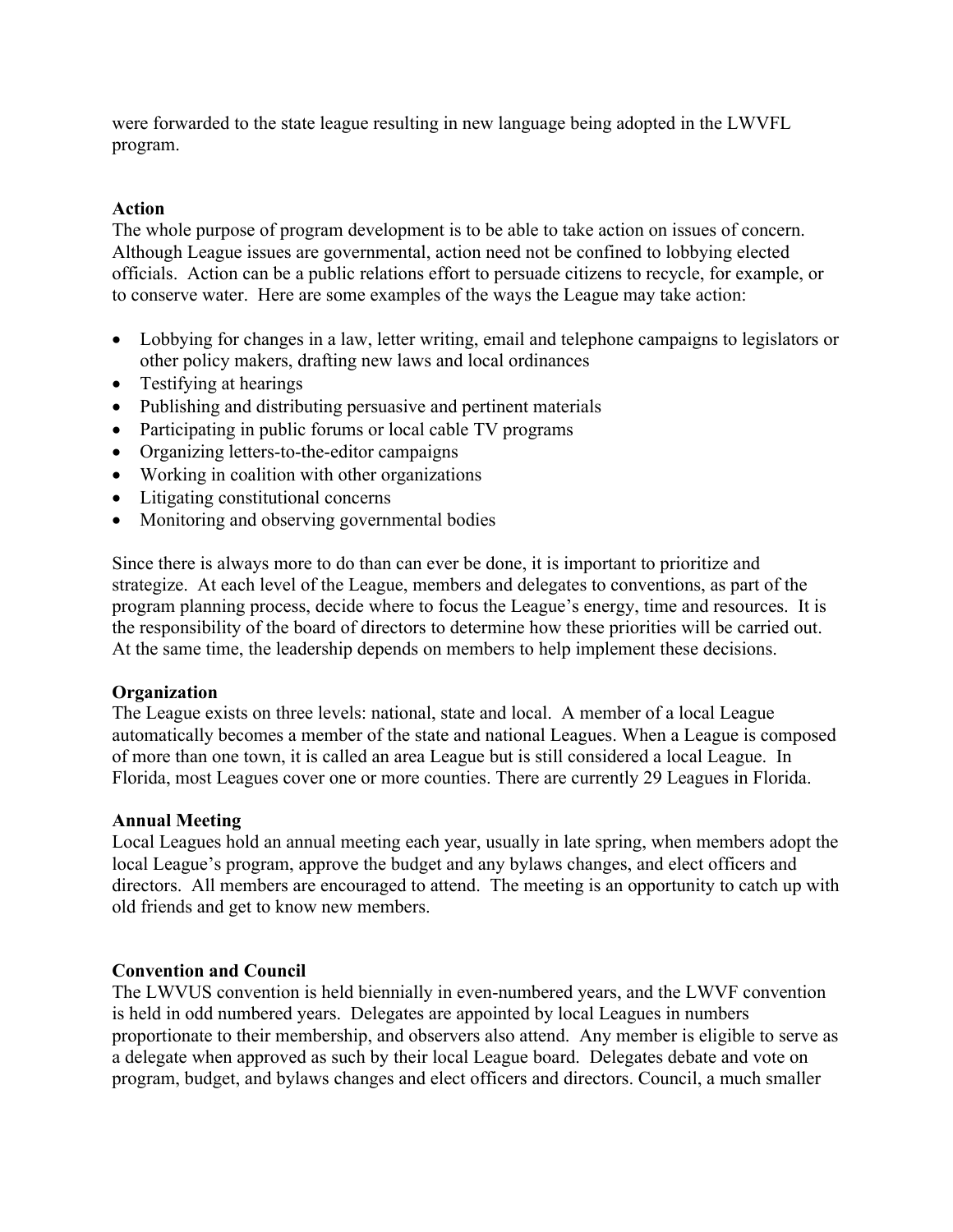meeting, takes place on alternate years of both LWVUS and LWVF to adopt a budget and give direction to the national or state board.

### **Board of Directors**

Each of the levels of the League is governed by a board of directors, which includes the officers and directors who are elected or appointed. The number of directors and how many should be elected or appointed vary and are determined by the bylaws of the appropriate League.

Local and state boards usually meet once a month to decide priorities, activities and action.

A Nominating Committee submits a slate to the annual meeting or convention. Nominations can also be made from the floor of the annual meeting with the consent of the nominee.

Serving on a local League board puts you in immediate touch with the issues of your county and municipalities. Local and state levels of the League also appoint volunteers as specialists in particular program areas. As an example, a land use specialist may act for the League on local land use matters.

Local and state board meetings are open to all members.

#### **Finance**

As a nonprofit organization, a  $501(c)(4)$ , the League relies on dues and contributions from its members and supporters. League membership dues include per member payments (PMP) to both the state and national Leagues. The amount of dues is determined locally by a vote at the annual meeting.

**Dues alone are not sufficient to support the work of the League at any level.** Leagues, at all levels, raise a substantial portion of their funds through contributions, grants, bequests, advertising, and fundraising.

The **LWV Education Fund**, at the state and national levels, are 501(c)(3) organizations and accept tax deductible contributions to support the voter services and citizen education activities of the League. **The LWVTRI Education Fund** was newly created in 2020 as a 501(c)(3) organization and can accept tax deductible contributions to sponsor our local voter education work.

### **Membership**

Membership in the League of Women voters is open to everyone over 16 years of age. Joining at any level automatically confers membership at every level: local, state and national. League members who are US citizens and at least 18 years old are voting members. Members who are under 18 or non-citizens are non-voting members. Full-time students may join the League for free.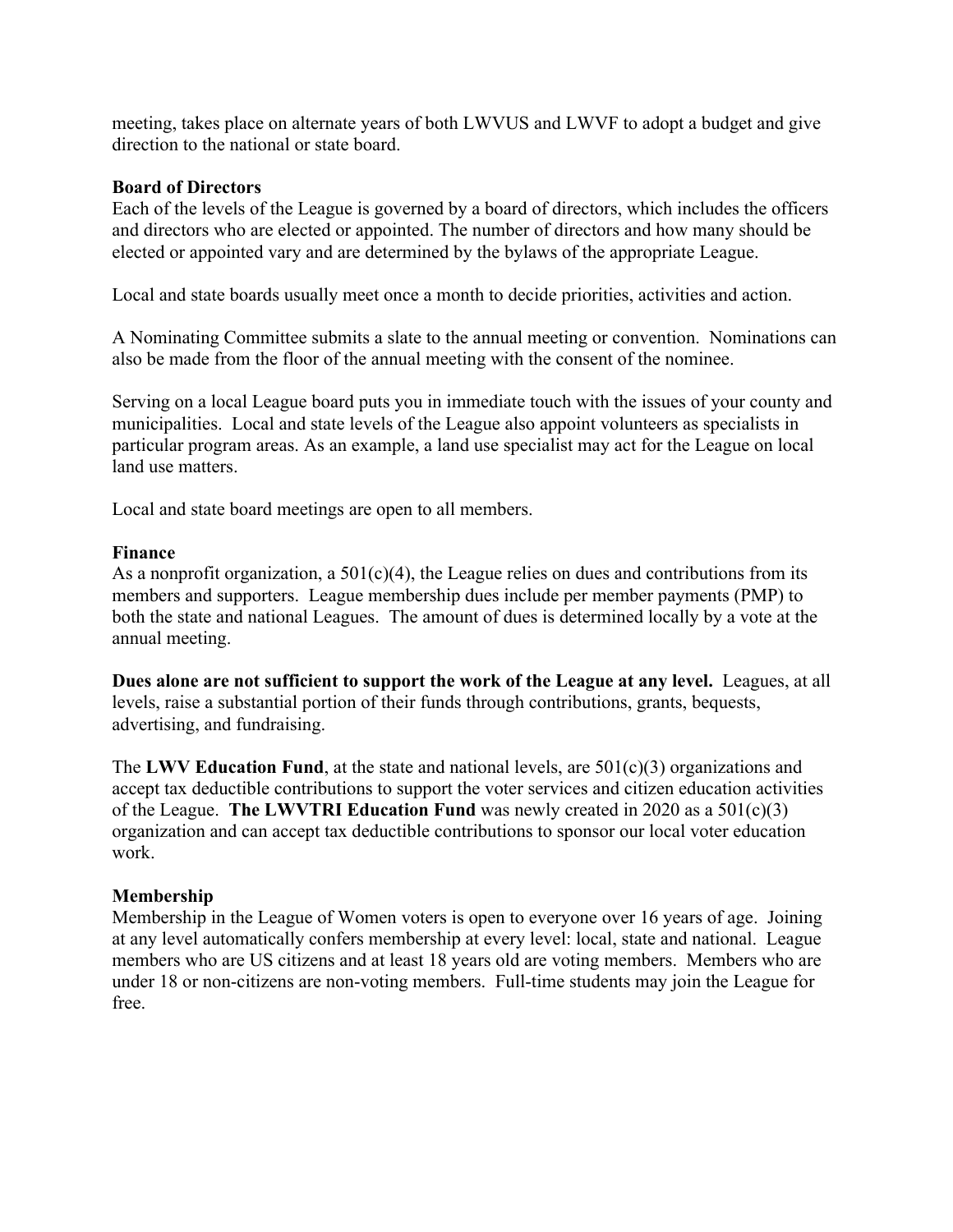## **Benefits and Opportunities of Membership**

# **EDUCATION**

### **Publications and Communications**

All members receive an electronic copy of our local newsletter via email. Previous editions are archived in the Members Only section of our website. Every member receives a subscription to the state newsletter – The Florida Voter, and communications from The League of Women Voters of the United States, along with invitations to meetings, Action Alerts and other information about League events and concerns, typically by email.

The LWVFL www.lwvfl.org and the LWVUS www.lwv.org websites also offer valuable information for League members. The local website is www.lwvtrifl.org.

### **Meetings and Forums**

Local League meetings, often organized as forums on particular issues, provide an excellent way to learn about how your community works. Topics range from those of local interest to those with broader implications. Local and state board meetings are always open to all members, and members are encouraged to attend LWVF convention and council.

Another important membership activity each year is the Legislative Seminar in Tallahassee, an opportunity to lobby at the state capital, held during the Legislative Session. This event gives members the opportunity to learn about LWVFL legislative issues, to meet with their legislators, and to hear from important state policy makers. Those issues, the legislative priorities, include concerns submitted by local Leagues as well as state committee members and the state board.

## **Ways to Get Involved**

Meetings – Members are invited to attend monthly meetings and other special events. Board meetings are also open to all members.

Voters' Guide - At election time, members are needed to help formulate questions on relevant issues for local races and then contact candidates to request their participation.

Voter Registration- Members are needed to attend events to register new voters or help them update their registration information. Online training is a prerequisite.

Candidate Events – Members are needed to help organize candidate "meet and greet" events and/or moderate candidate debates and forums.

Speakers' Bureau- Members are needed to present information to the public on various topics to interested community groups.

Observer Corp- Members are needed to observe and report on meetings of important governmental bodies.

Study Issues - Members are needed to study issues and monitor LWVFL committee phone calls so local members can be updated on new developments.

Finance and Development – Members are needed to support the financial activities of the organization by serving on the annual budget committee, annual financial review committee, and assist with fundraising or grant writing activities. Professional skills are needed and welcomed.